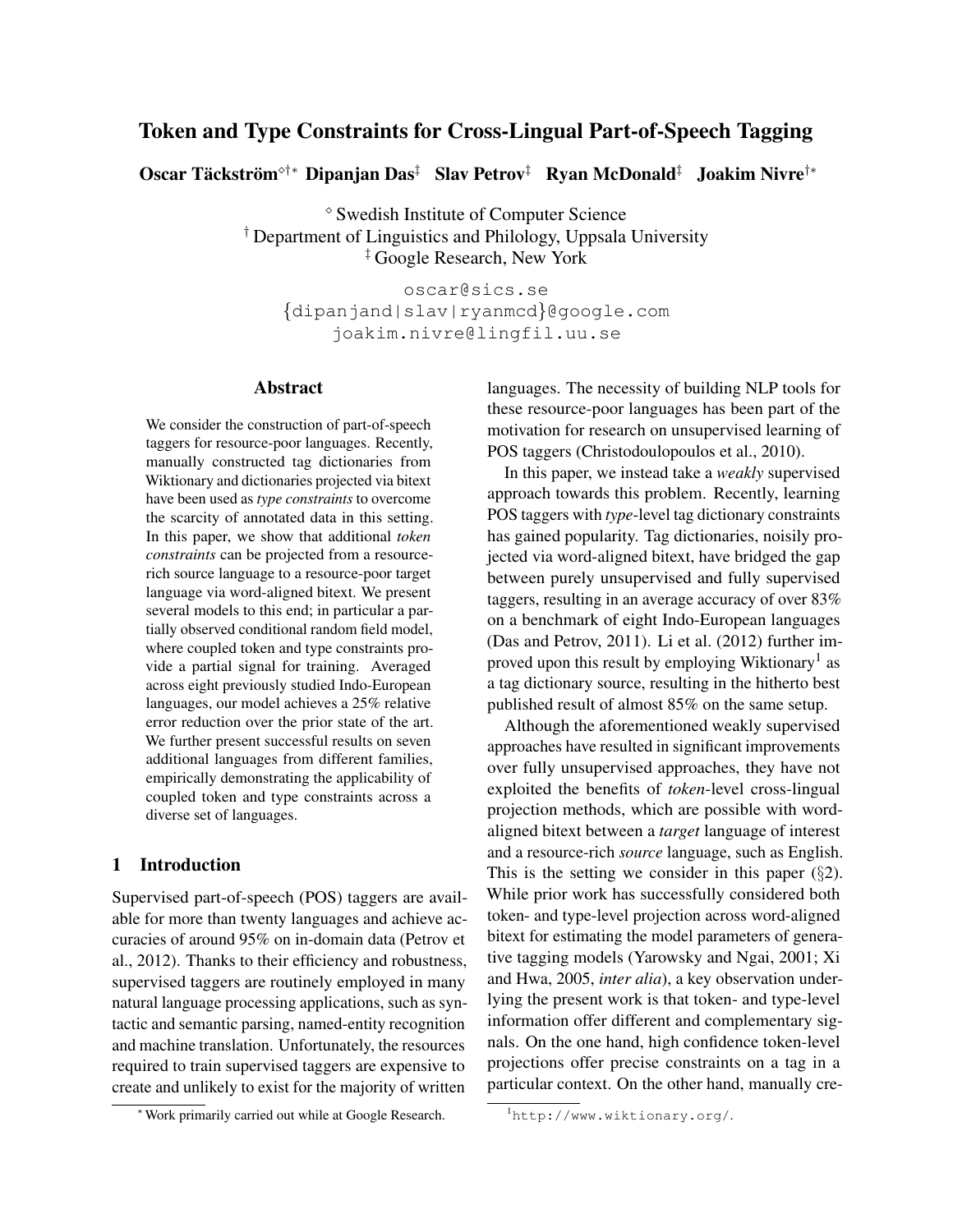ated type-level dictionaries can have broad coverage and do not suffer from word-alignment errors; they can therefore be used to filter systematic as well as random noise in token-level projections.

In order to reap these potential benefits, we propose a partially observed conditional random field (CRF) model (Lafferty et al., 2001) that couples token and type constraints in order to guide learning  $(\S$ 3). In essence, the model is given the freedom to push probability mass towards hypotheses consistent with both types of information. This approach is flexible: we can use either noisy projected or manually constructed dictionaries to generate type constraints; furthermore, we can incorporate arbitrary features over the input. In addition to standard (contextual) lexical features and transition features, we observe that adding features from a monolingual word clustering (Uszkoreit and Brants, 2008) can significantly improve accuracy. While most of these features can also be used in a generative feature-based hidden Markov model (HMM) (Berg-Kirkpatrick et al., 2010), we achieve the best accuracy with a globally normalized discriminative CRF model.

To evaluate our approach, we present extensive results on standard publicly available datasets for 15 languages: the eight Indo-European languages previously studied in this context by Das and Petrov (2011) and Li et al. (2012), and seven additional languages from different families, for which no comparable study exists. In §4 we compare various features, constraints and model types. Our best model uses type constraints derived from Wiktionary, together with token constraints derived from high-confidence word alignments. When averaged across the eight languages studied by Das and Petrov (2011) and Li et al. (2012), we achieve an accuracy of 88.8%. This is a 25% relative error reduction over the previous state of the art. Averaged across all 15 languages, our model obtains an accuracy of 84.5% compared to 78.5% obtained by a strong generative baseline. Finally, we provide an in depth analysis of the relative contributions of the two types of constraints in §5.

# 2 Coupling Token and Type Constraints

Type-level information has been amply used in weakly supervised POS induction, either via pure manually crafted tag dictionaries (Smith and Eisner, 2005; Ravi and Knight, 2009; Garrette and Baldridge, 2012), noisily projected tag dictionaries (Das and Petrov, 2011) or through crowdsourced lexica, such as Wiktionary (Li et al., 2012). At the other end of the spectrum, there have been efforts that project token-level information across word-aligned bitext (Yarowsky and Ngai, 2001; Xi and Hwa, 2005). However, systems that combine both sources of information in a single model have yet to be fully explored. The following three subsections outline our overall approach for coupling these two types of information to build robust POS taggers that do not require any direct supervision in the target language.

#### 2.1 Token Constraints

For the majority of resource-poor languages, there is at least some bitext with a resource-rich source language; for simplicity, we choose English as our source language in all experiments. It is then natural to consider using a supervised part-of-speech tagger to predict part-of-speech tags for the English side of the bitext. These predicted tags can subsequently be projected to the target side via automatic word alignments. This approach was pioneered by Yarowsky and Ngai (2001), who used the resulting partial target annotation to estimate the parameters of an HMM. However, due to the automatic nature of the word alignments and the POS tags, there will be significant noise in the projected tags. To conquer this noise, they used very aggressive smoothing techniques when training the HMM. Fossum and Abney (2005) used similar token-level projections, but instead combined projections from multiple source languages to filter out random projection noise as well as the systematic noise arising from different source language annotations and syntactic divergences.

# 2.2 Type Constraints

It is well known that given a tag dictionary, even if it is incomplete, it is possible to learn accurate POS taggers (Smith and Eisner, 2005; Goldberg et al., 2008; Ravi and Knight, 2009; Naseem et al., 2009). While widely differing in the specific model structure and learning objective, all of these approaches achieve excellent results. Unfortunately, they rely on tag dictionaries extracted directly from the underlying treebank data. Such dictionaries provide in depth coverage of the test domain and also list all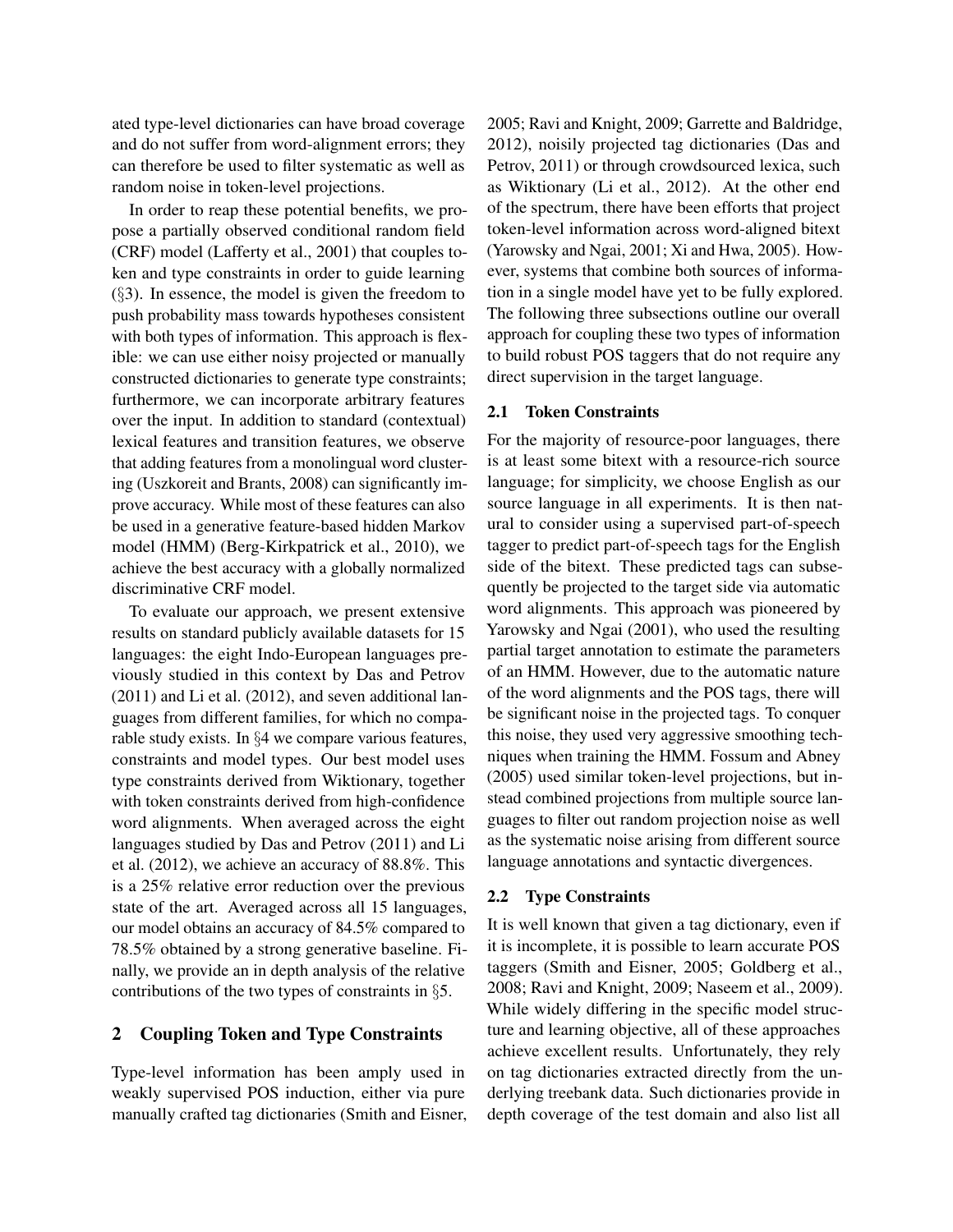

Figure 1: Lattice representation of the inference search space  $\mathcal{Y}(x)$  for an authentic sentence in Swedish (*"The farming products must be pure and must not contain any additives"*), after pruning with Wiktionary type constraints. The correct parts of speech are listed underneath each word. Bold nodes show projected token constraints  $\tilde{v}$ . Underlined text indicates incorrect tags. The coupled constraints lattice  $\mathcal{Y}(x, \tilde{y})$  consists of the bold nodes together with nodes for words that are lacking token constraints; in this case, the coupled constraints lattice thus defines exactly one valid path.

inflected forms – both of which are difficult to obtain and unrealistic to expect for resource-poor languages.

In contrast, Das and Petrov (2011) automatically create type-level tag dictionaries by aggregating over projected token-level information extracted from bitext. To handle the noise in these automatic dictionaries, they use label propagation on a similarity graph to smooth (and also expand) the label distributions. While their approach produces good results and is applicable to resource-poor languages, it requires a complex multi-stage training procedure including the construction of a large distributional similarity graph.

Recently, Li et al. (2012) presented a simple and viable alternative: crowdsourced dictionaries from Wiktionary. While noisy and sparse in nature, Wiktionary dictionaries are available for 170 languages.<sup>2</sup> Furthermore, their quality and coverage is growing continuously (Li et al., 2012). By incorporating type constraints from Wiktionary into the feature-based HMM of Berg-Kirkpatrick et al. (2010), Li et al. were able to obtain the best published results in this setting, surpassing the results of Das and Petrov (2011) on eight Indo-European languages.

### 2.3 Coupled Constraints

Rather than relying exclusively on either token or type constraints, we propose to complement the one with the other during training. For each sentence in our training set, a partially constrained lattice of tag sequences is constructed as follows:

- 1. For each token whose type is *not* in the tag dictionary, we allow the entire tag set.
- 2. For each token whose type *is* in the tag dictionary, we prune all tags not licensed by the dictionary and mark the token as dictionary-pruned.
- 3. For each token that has a tag projected via a high-confidence bidirectional word alignment: if the projected tag is still present in the lattice, then we prune every tag but the projected tag for that token; if the projected tag is not present in the lattice, which can only happen for dictionarypruned tokens, then we ignore the projected tag.

Figure 1 provides a running example. The lattice shows tags permitted after constraining the words to tags licensed by the dictionary (up until Step 2 from above). There is only a single token "Jordbruksprodukterna" (*"the farming products"*) not in the dictionary; in this case the lattice permits the full set of tags. With token-level projections (Step 3; nodes with bold border in Figure 1), the lattice can be further pruned. In most cases, the projected tag is both correct and is in the dictionary-pruned lattice. We thus successfully disambiguate such tokens and shrink the search space substantially.

There are two cases we highlight in order to show where our model can break. First, for the token "Jordbruksprodukterna", the erroneously projected tag ADJ will eliminate all other tags from the lattice, including the correct tag NOUN. Second, the token "några" ("*any*") has a single dictionary entry PRON and is missing the correct tag DET. In the case where

<sup>2</sup>http://meta.wikimedia.org/wiki/ Wiktionary — October 2012.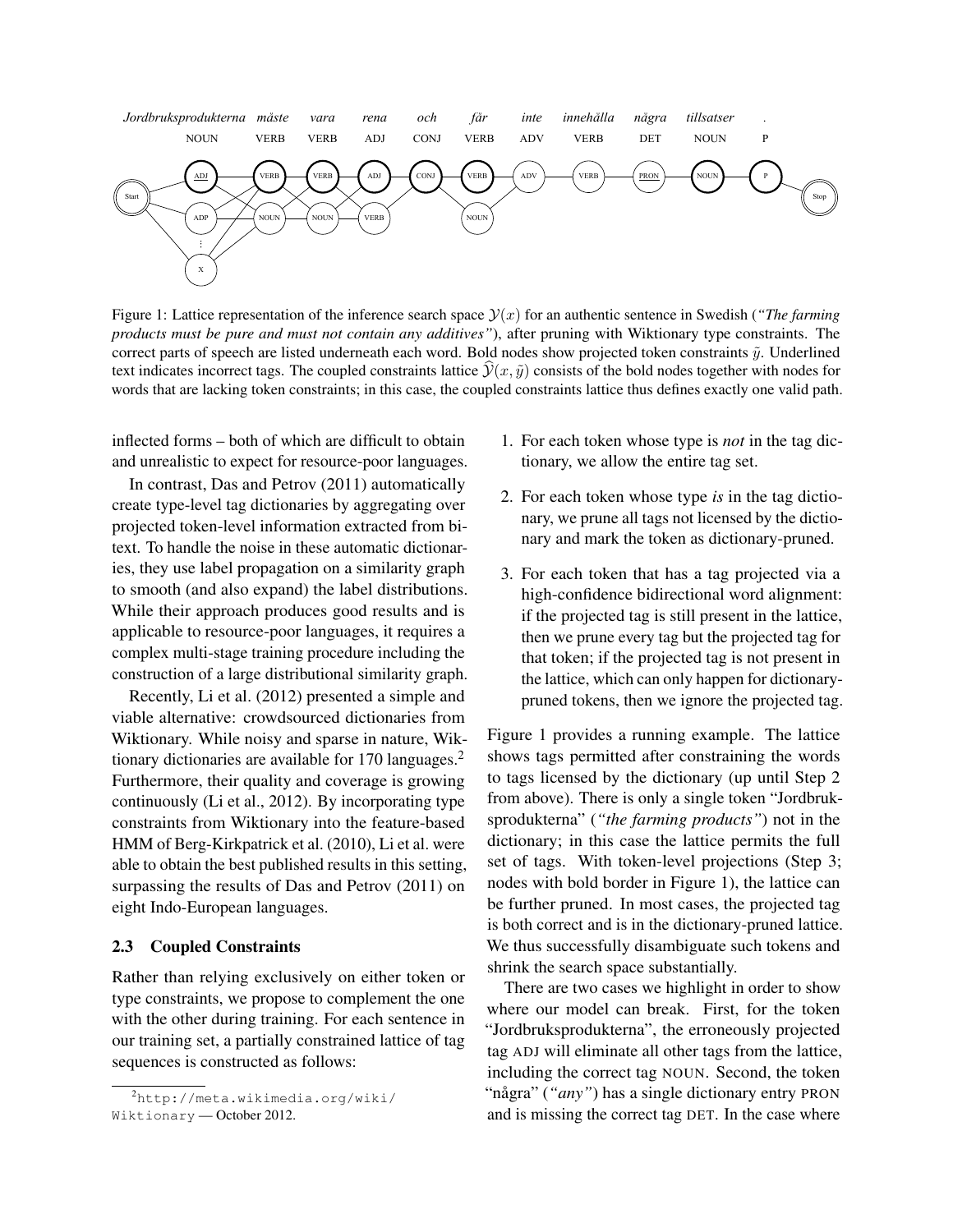DET is the projected tag, we will not add it to the lattice and simply ignore it. This is because we hypothesize that the tag dictionary can be trusted more than the tags projected via noisy word alignments. As we will see in §4, taking the union of tags performs worse, which supports this hypothesis.

For *generative* models, such as HMMs (§3.1), we need to define only one lattice. For our best generative model this is the coupled token- and typeconstrained lattice. $3$  At prediction time, in both the discriminative and the generative cases, we find the most likely label sequence using Viterbi decoding.

For *discriminative* models, such as CRFs (§3.2), we need to define two lattices: one that the model moves probability mass towards and another one defining the overall search space (or partition function). In traditional supervised learning without a dictionary, the former is a trivial lattice containing the gold standard tag sequence and the latter is the set of all possible tag sequences spanning the tokens. With our best model, we will move mass towards the coupled token- and type-constrained lattice, such that the model can freely distribute mass across all paths consistent with these constraints. The lattice defining the partition function will be the full set of possible tag sequences when no dictionary is used; when a dictionary is used it will consist of all dictionarypruned tag sequences (sans Step 3 above; the full set of possibilities shown in Figure 1 for our running example).

Figures 2 and 3 provide statistics regarding the supervision coverage and remaining ambiguity. Figure 2 shows that more than two thirds of all tokens in our training data are in Wiktionary. However, there is considerable variation between languages: Spanish has the highest coverage with over 90%, while Turkish, an agglutinative language with a vast number of word forms, has less than 50% coverage. Figure 3 shows that there is substantial uncertainty left after pruning with Wiktionary, since tokens are rarely fully disambiguated: 1.3 tags per token are allowed on average for types in Wiktionary.

Figure 2 further shows that high-confidence alignments are available for about half of the tokens for most languages (Japanese is a notable exception with



Figure 2: Wiktionary and projection dictionary coverage. Shown is the percentage of tokens in the target side of the bitext that are covered by Wiktionary, that have a projected tag, and that have a projected tag after intersecting the two.



Figure 3: Average number of licensed tags per token on the target side of the bitext, for types in Wiktionary.

less than 30% of the tokens covered). Intersecting the Wiktionary tags and the projected tags (Step 2 and 3 above) filters out some of the potentially erroneous tags, but preserves the majority of the projected tags; the remaining, presumably more accurate projected tags cover almost half of all tokens, greatly reducing the search space that the learner needs to explore.

# 3 Models with Coupled Constraints

We now formally present how we couple token and type constraints and how we use these coupled constraints to train probabilistic tagging models. Let  $x = (x_1 x_2 \dots x_{|x|}) \in \mathcal{X}$  denote a sentence, where each token  $x_i \in V$  is an instance of a word type from the vocabulary V and let  $y = (y_1y_2 \dots y_{|x|}) \in Y$  denote a tag sequence, where  $y_i \in \mathcal{T}$  is the tag assigned to token  $x_i$  and  $\mathcal T$  denotes the set of all possible partof-speech tags. We denote the lattice of all admissible tag sequences for the sentence x by  $\mathcal{Y}(x)$ . This is the

<sup>&</sup>lt;sup>3</sup>Other training methods exist as well, for example, contrastive estimation (Smith and Eisner, 2005).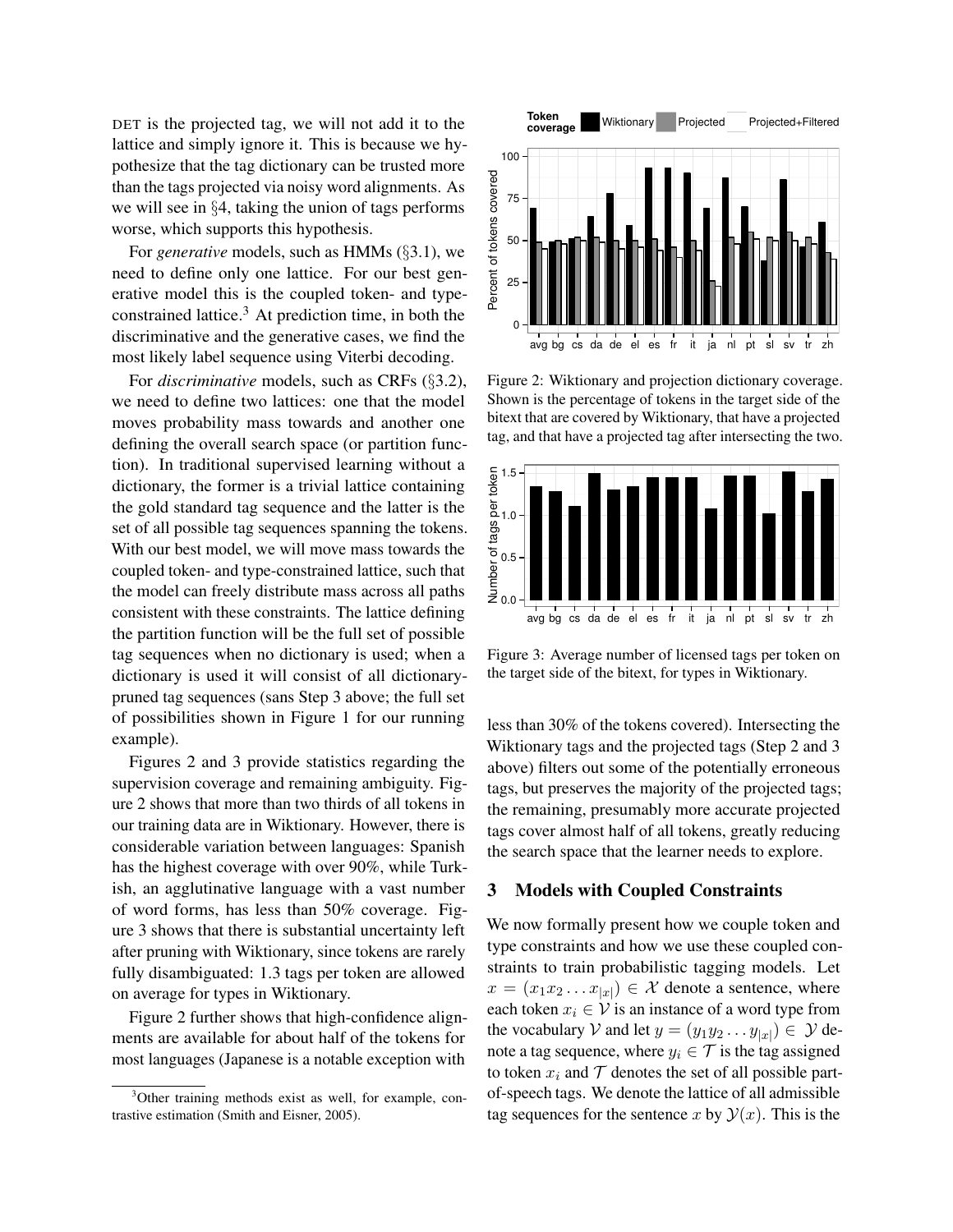inference search space in which the tagger operates. As we shall see, it is crucial to constrain the size of this lattice in order to simplify learning when only incomplete supervision is available.

A tag dictionary maps a word type  $x_i \in V$  to a set of admissible tags  $\mathcal{T}(x_j) \subseteq \mathcal{T}$ . For word types not in the dictionary we allow the full set of tags  $\mathcal T$  (while possible, in this paper we do not attempt to distinguish closed-class versus open-class words). When provided with a tag dictionary, the lattice of admissible tag sequences for a sentence  $x$ is  $\mathcal{Y}(x) = \mathcal{T}(x_1) \times \mathcal{T}(x_2) \times \ldots \times \mathcal{T}(x_{|x|})$ . When no tag dictionary is available, we simply have the full lattice  $\mathcal{Y}(x) = \mathcal{T}^{|x|}$ .

Let  $\tilde{y} = (\tilde{y}_1 \tilde{y}_2 \dots \tilde{y}_{|x|})$  be the projected tags for the sentence x. Note that  $\{\tilde{y}_i\} = \emptyset$  for tokens without a projected tag. Next, we define a piecewise operator  $\sim$  that couples  $\tilde{y}$  and  $\mathcal{Y}(x)$  with respect to every sentence index, which results in a token- and typeconstrained lattice. The operator behaves as follows, coherent with the high level description in §2.3:

$$
\widehat{\mathcal{T}}(x_i, \tilde{y}_i) = \tilde{y}_i \frown \mathcal{T}(x_i) = \begin{cases} {\{\tilde{y}_i\}} & \text{if } \tilde{y}_i \in \mathcal{T}(x_i) \\ \mathcal{T}(x_i) & \text{otherwise.} \end{cases}
$$

We denote the token- and type-constrained lattice as  $\mathcal{Y}(x,\tilde{y}) = \mathcal{T}(x_1,\tilde{y}_1) \times \mathcal{T}(x_2,\tilde{y}_2) \times \ldots \times \mathcal{T}(x_{|x|},\tilde{y}_{|x|}).$ Note that when token-level projections are not used, the dictionary-pruned lattice and the lattice with coupled constraints are identical, that is  $\hat{y}(x, \tilde{y}) = y(x)$ .

#### 3.1 HMMs with Coupled Constraints

A first-order hidden Markov model (HMM) specifies the joint distribution of a sentence  $x \in \mathcal{X}$  and a tag-sequence  $y \in \mathcal{Y}(x)$  as:

$$
p_{\beta}(x, y) = \prod_{i=1}^{|x|} \underbrace{p_{\beta}(x_i \mid y_i)}_{\text{emission}} \underbrace{p_{\beta}(y_i \mid y_{i-1})}_{\text{transition}}
$$

.

We follow the recent trend of using a log-linear parametrization of the emission and the transition distributions, instead of a multinomial parametrization (Chen, 2003). This allows model parameters  $\beta$ to be shared across categorical events, which has been shown to give superior performance (Berg-Kirkpatrick et al., 2010). The categorical emission and transition events are represented by feature vectors  $\phi(x_i, y_i)$  and  $\phi(y_i, y_{i-1})$ . Each element of the

parameter vector  $\beta$  corresponds to a particular feature; the component log-linear distributions are:

$$
p_{\beta}(x_i \mid y_i) = \frac{\exp (\beta^{\top} \phi(x_i, y_i))}{\sum_{x_i' \in \mathcal{V}} \exp (\beta^{\top} \phi(x_i', y_i))},
$$

and

$$
p_{\beta}(y_i \mid y_{i-1}) = \frac{\exp\left(\beta^{\top} \phi(y_i, y_{i-1})\right)}{\sum_{y'_i \in \mathcal{T}} \exp\left(\beta^{\top} \phi(y'_i, y_{i-1})\right)}.
$$

In maximum-likelihood estimation of the parameters, we seek to maximize the likelihood of the observed parts of the data. For this we need the joint marginal distribution  $p_\beta(x, \hat{y}(x, \hat{y}))$  of a sentence x, and its coupled constraints lattice  $\hat{y}(x, \tilde{y})$ , which is obtained by marginalizing over all consistent outputs:

$$
p_{\beta}(x,\widehat{\mathcal{Y}}(x,\tilde{y})) = \sum_{y \in \widehat{\mathcal{Y}}(x,\tilde{y})} p_{\beta}(x,y).
$$

If there are no projections and no tag dictionary, then  $\widehat{\mathcal{Y}}(x,\tilde{y}) = \mathcal{T}^{|x|}$ , and thus  $p_\beta(x,\widehat{\mathcal{Y}}(x,\tilde{y})) = p_\beta(x)$ , which reduces to fully unsupervised learning. The  $\ell_2$ -regularized *marginal joint* log-likelihood of the constrained training data  $\mathcal{D} = \{(x^{(i)}, \tilde{y}^{(i)})\}_{i=1}^n$  is:

$$
\mathcal{L}(\beta; \mathcal{D}) = \sum_{i=1}^{n} \log p_{\beta}(x^{(i)}, \widehat{\mathcal{Y}}(x^{(i)}, \widetilde{y}^{(i)})) - \gamma ||\beta||_2^2.
$$
\n(1)

We follow Berg-Kirkpatrick et al. (2010) and take a direct gradient approach for optimizing Eq. 1 with L-BFGS (Liu and Nocedal, 1989). We set  $\gamma = 1$  and run 100 iterations of L-BFGS. One could also employ the Expectation-Maximization (EM) algorithm (Dempster et al., 1977) to optimize this objective, although the relative merits of EM versus direct gradient training for these models is still a topic of debate (Berg-Kirkpatrick et al., 2010; Li et al., 2012). $4$  Note that since the marginal likelihood is non-concave, we are only guaranteed to find a local maximum of Eq. 1.

After estimating the model parameters  $\beta$ , the tagsequence  $y^* \in \mathcal{Y}(x)$  for a sentence  $x \in \mathcal{X}$  is predicted by choosing the one with maximal *joint* probability:

$$
y^* \leftarrow \argmax_{y \in \mathcal{Y}(x)} p_{\beta}(x, y).
$$

<sup>&</sup>lt;sup>4</sup>We trained the HMM with EM as well, but achieved better results with direct gradient training and hence omit those results.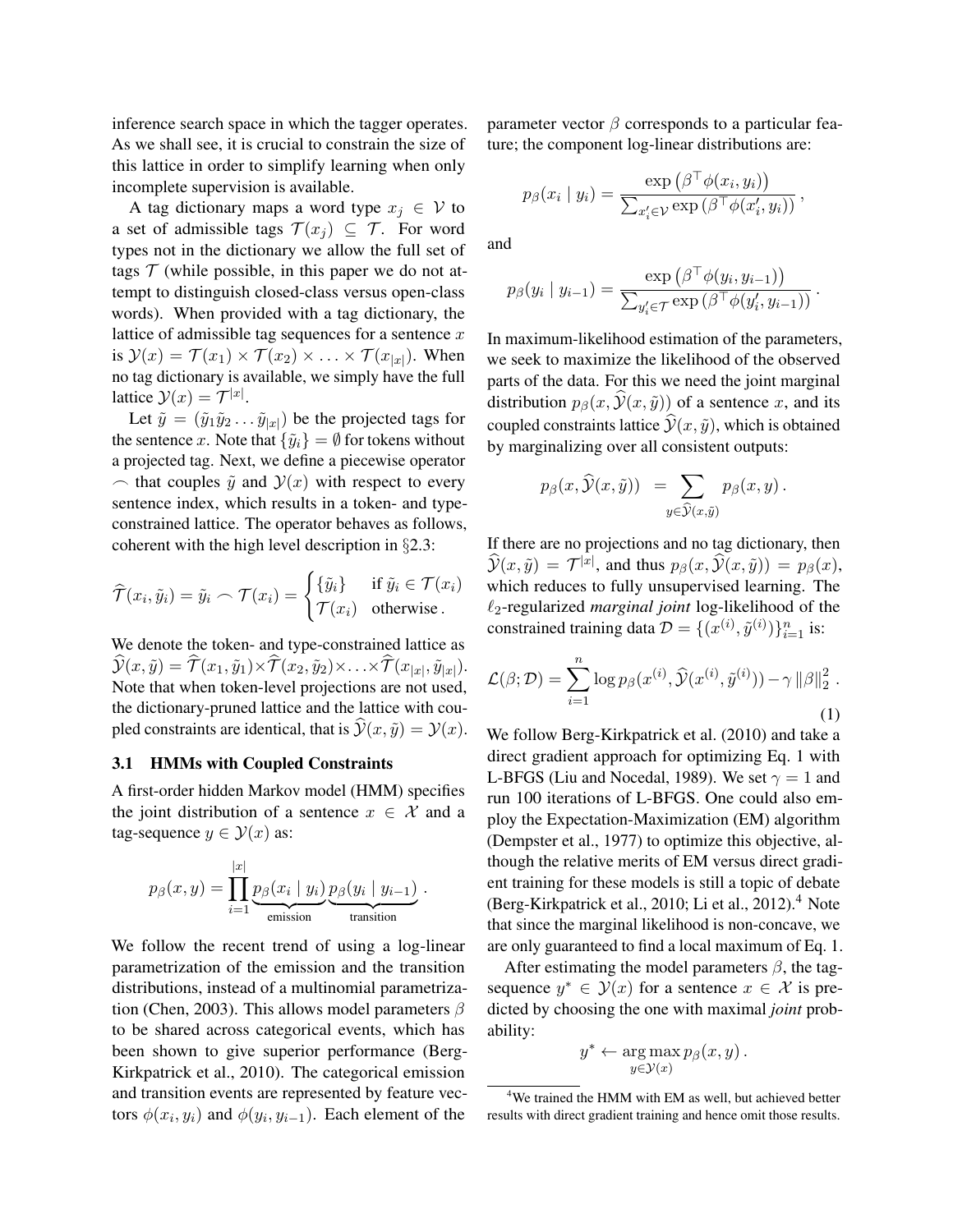#### 3.2 CRFs with Coupled Constraints

Whereas an HMM models the joint probability of the input  $x \in \mathcal{X}$  and output  $y \in \mathcal{Y}(x)$ , using locally normalized component distributions, a conditional random field (CRF) instead models the probability of the output conditioned on the input as a globally normalized log-linear distribution (Lafferty et al., 2001):

$$
p_{\theta}(y \mid x) = \frac{\exp (\theta^{\top} \Phi(x, y))}{\sum_{y' \in \mathcal{Y}(x)} \exp (\theta^{\top} \Phi(x, y'))},
$$

where  $\theta$  is a parameter vector. As for the HMM,  $\mathcal{Y}(x)$  is not necessarily the full space of possible tag-sequences; specifically, for us, it is the dictionarypruned lattice *without* the token constraints.

With a first-order Markov assumption, the feature function factors as:

$$
\Phi(x, y) = \sum_{i=1}^{|x|} \phi(x, y_i, y_{i-1}).
$$

This model is more powerful than the HMM in that it can use richer feature definitions, such as joint input/transition features and features over a wider input context. We model a marginal conditional probability, given by the total probability of all tag sequences consistent with the lattice  $\hat{y}(x, \tilde{y})$ :

$$
p_{\theta}(\widehat{\mathcal{Y}}(x,\tilde{y}) | x) = \sum_{y \in \widehat{\mathcal{Y}}(x,\tilde{y})} p_{\theta}(y | x).
$$

The parameters of this constrained CRF are estimated by maximizing the  $\ell_2$ -regularized *marginal conditional* log-likelihood of the constrained data (Riezler et al., 2002):

$$
\mathcal{L}(\theta; \mathcal{D}) = \sum_{i=1}^{n} \log p_{\theta}(\widehat{\mathcal{Y}}(x^{(i)}, \tilde{y}^{(i)}) | x^{(i)}) - \gamma ||\theta||_2^2.
$$
\n(2)

As with Eq. 1, we maximize Eq. 2 with 100 iterations of L-BFGS and set  $\gamma = 1$ . In contrast to the HMM, after estimating the model parameters  $\theta$ , the tag-sequence  $y^* \in \mathcal{Y}(x)$  for a sentence  $x \in \mathcal{X}$  is chosen as the sequence with the maximal *conditional* probability:

$$
y^* \leftarrow \argmax_{y \in \mathcal{Y}(x)} p_{\theta}(y \mid x).
$$

# 4 Empirical Study

We now present a detailed empirical study of the models proposed in the previous sections. In addition to comparing with the state of the art in Das and Petrov (2011) and Li et al. (2012), we present models with several combinations of token and type constraints, additional features incorporating word clusters. Both generative and discriminative models are explored.

#### 4.1 Experimental Setup

Before delving into the experimental details, we present our setup and datasets.

Languages. We evaluate on eight target languages used in previous work (Das and Petrov, 2011; Li et al., 2012) and on seven additional languages (see Table 1). While the former eight languages all belong to the Indo-European family, we broaden the coverage to language families more distant from the source language (for example, Chinese, Japanese and Turkish). We use the treebanks from the CoNLL shared tasks on dependency parsing (Buchholz and Marsi, 2006; Nivre et al., 2007) for evaluation.<sup>5</sup> The twoletter abbreviations from the ISO 639-1 standard are used when referring to these languages in tables and figures.

Tagset. In all cases, we map the language-specific POS tags to universal POS tags using the mapping of Petrov et al.  $(2012)$ .<sup>6</sup> Since we use indirect supervision via projected tags or Wiktionary, the model states induced by all models correspond directly to POS tags, enabling us to compute tagging accuracy without a greedy 1-to-1 or many-to-1 mapping.

Bitext. For all experiments, we use English as the source language. Depending on availability, there are between 1M and 5M parallel sentences for each language. The majority of the parallel data is gathered automatically from the web using the method of Uszkoreit et al. (2010). We further include data from Europarl (Koehn, 2005) and from the UN parallel corpus (UN, 2006), for languages covered by these corpora. The English side of the bitext is POS tagged with a standard supervised CRF tagger, trained on the Penn Treebank (Marcus et al., 1993), with tags mapped to universal tags. The parallel sen-

 ${}^{5}$ For French we use the treebank of Abeillé et al. (2003).

 $6$ We use version 1.03 of the mappings available at http: //code.google.com/p/universal-pos-tags/.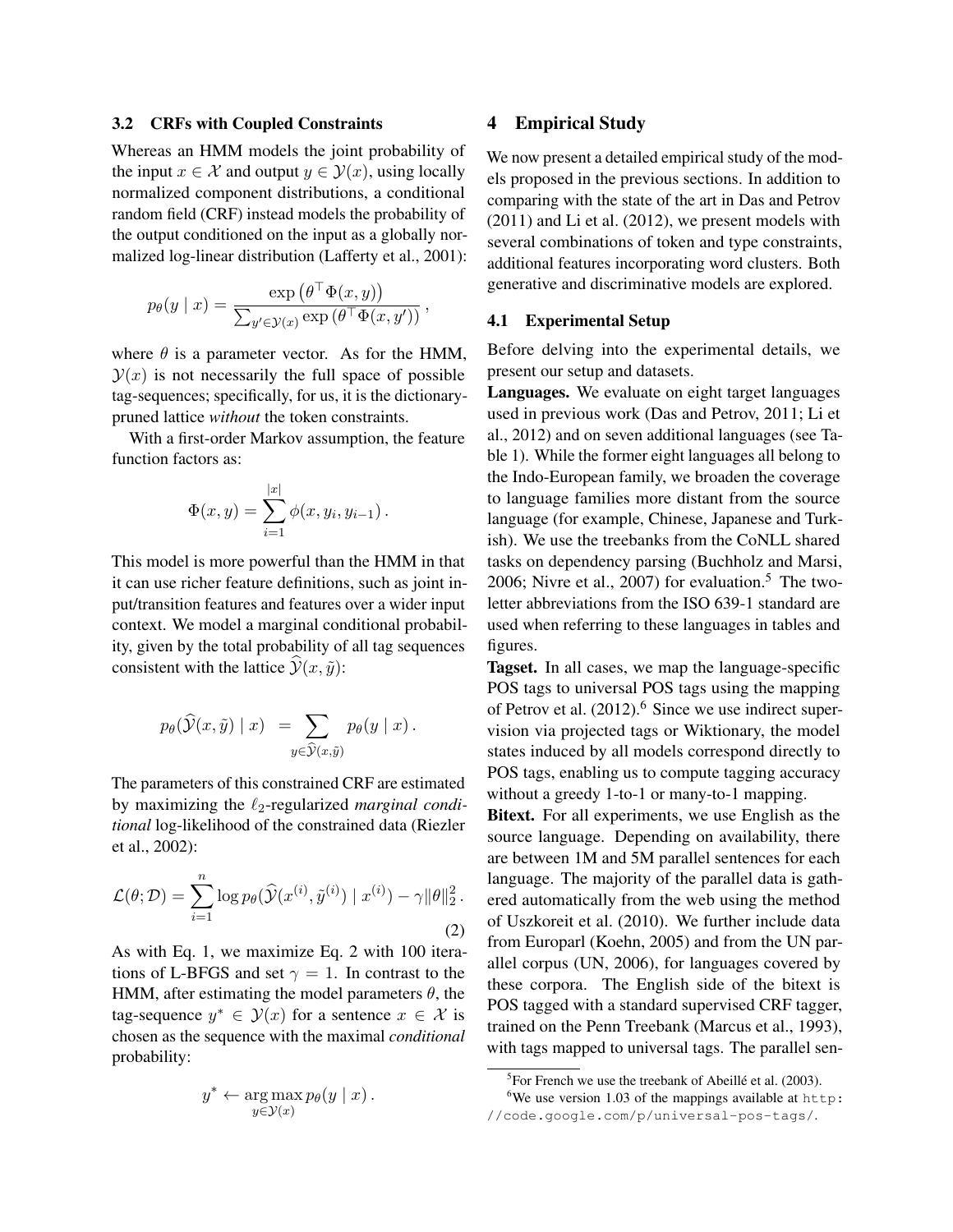tences are word aligned with the aligner of DeNero and Macherey (2011). Intersected high-confidence alignments (confidence  $> 0.95$ ) are extracted and aggregated into projected type-level dictionaries. For purely practical reasons, the training data with tokenlevel projections is created by randomly sampling target-side sentences with a total of 500K tokens.

Wiktionary. We use a snapshot of the Wiktionary word definitions, and follow the heuristics of Li et al. (2012) for creating the Wiktionary dictionary by mapping the Wiktionary tags to universal POS tags.<sup>7</sup> Features. For all models, we use only an identity feature for tag-pair transitions. We use five features that couple the current tag and the observed word (analogous to the emission in an HMM): word identity, suffixes of up to length 3, and three indicator features that fire when the word starts with a capital letter, contains a hyphen or contains a digit. These are the same features as those used by Das and Petrov (2011). Finally, for some models we add a word cluster feature that couples the current tag and the word cluster identity of the word. These (monolingual) word clusters are induced with the exchange algorithm (Uszkoreit and Brants, 2008). We set the number of clusters to 256 across all languages, as this has previously been shown to produce robust results for similar tasks (Turian et al., 2010; Täckström et al., 2012). The clusters for each language are learned on a large monolingual newswire corpus.

# 4.2 Models with Type Constraints

To examine the sole effect of type constraints, we experiment with the HMM, drawing constraints from three different dictionaries. Table 1 compares the performance of our models with the best results of Das and Petrov (2011, D&P) and Li et al. (2012, LG&T). As in previous work, training is done exclusively on the training portion of each treebank, stripped of any manual linguistic annotation.

We first use all of our parallel data to generate projected tag dictionaries: the English POS tags are projected across word alignments and aggregated to tag distributions for each word type. As in Das and Petrov (2011), the distributions are then filtered with a threshold of 0.2 to remove noisy tags and to create

|                        |      | Prior work | HMM with type constraints          |                                          |                                           |                                              |  |
|------------------------|------|------------|------------------------------------|------------------------------------------|-------------------------------------------|----------------------------------------------|--|
| Lang.                  | D&P  | LG&T       | $\mathcal{Y}_{proj.}^{\text{HMM}}$ | $\mathcal{Y}^{\text{HMM}}_{\text{wik.}}$ | $\mathcal{Y}_{\text{union}}^{\text{HMM}}$ | $\mathcal{Y}_{\text{union}}^{\text{HMM}}$ +C |  |
| bg                     |      |            | 84.2                               | 68.1                                     | 87.2                                      | 87.9                                         |  |
| $\overline{\text{cs}}$ |      |            | 75.4                               | 70.2                                     | 75.4                                      | 79.2                                         |  |
| da                     | 83.2 | 83.3       | 87.7                               | 82.0                                     | 78.4                                      | 89.5                                         |  |
| de                     | 82.8 | 85.8       | 86.6                               | 85.1                                     | 80.0                                      | 88.3                                         |  |
| el                     | 82.5 | 79.2       | 83.3                               | 83.8                                     | 86.0                                      | 83.2                                         |  |
| es                     | 84.2 | 86.4       | 83.9                               | 83.7                                     | 88.3                                      | 87.3                                         |  |
| fr                     |      |            | 88.4                               | 75.7                                     | 75.6                                      | 86.6                                         |  |
| it                     | 86.8 | 86.5       | 89.0                               | 85.4                                     | 89.9                                      | 90.6                                         |  |
| ja                     |      |            | 45.2                               | 76.9                                     | 74.4                                      | 73.7                                         |  |
| nl                     | 79.5 | 86.3       | 81.7                               | 79.1                                     | 83.8                                      | 82.7                                         |  |
| pt                     | 87.9 | 84.5       | 86.7                               | 79.0                                     | 83.8                                      | 90.4                                         |  |
| sl                     |      |            | 78.7                               | 64.8                                     | 82.8                                      | 83.4                                         |  |
| SV                     | 80.5 | 86.1       | 80.6                               | 85.9                                     | 85.9                                      | 86.7                                         |  |
| tr                     |      |            | 66.2                               | 44.1                                     | 65.1                                      | 65.7                                         |  |
| zh                     |      |            | 59.2                               | 73.9                                     | 63.2                                      | 73.0                                         |  |
| avg(8)                 | 83.4 | 84.8       | 84.9                               | 83.0                                     | 84.5                                      | 87.3                                         |  |
| avg                    |      |            | 78.5                               | 75.9                                     | 80.0                                      | 83.2                                         |  |

Table 1: Tagging accuracies for type-constrained HMM models. D&P is the "With LP" model in Table 2 of Das and Petrov (2011), while LG&T is the "SHMM-ME" model in Table 2 of Li et al. (2012).  $\mathcal{Y}_{\text{proj.}}^{\text{HMMM}}$ ,  $\mathcal{Y}_{\text{wik.}}^{\text{HMMM}}$  and  $\mathcal{Y}_{\text{union}}^{\text{HMM}}$  are HMMs trained solely with type constraints derived from the projected dictionary, Wiktionary and the union of these dictionaries, respectively.  $\mathcal{Y}_{\text{union}}^{\text{HMM}}$ +C is equivalent to  $\mathcal{Y}^{\text{HMM}}_{\text{union}}$  with additional cluster features. All models are trained on the treebank of each language, stripped of gold labels. Results are averaged over the 8 languages from Das and Petrov (2011), denoted *avg (8)*, as well as over the full set of 15 languages, denoted *avg*.

an unweighted tag dictionary. We call this model  $\mathcal{Y}_{\text{proj.}}^{\text{HMM}}$ ; its average accuracy of 84.9% on the eight languages is higher than the 83.4% of D&P and on par with LG&T (84.8%).<sup>8</sup> Our next model ( $\mathcal{Y}^\text{HMM}_\text{wik.}$ ) simply draws type constraints from Wiktionary. It slightly underperforms LG&T (83.0%), presumably because they used a second-order HMM. As a simple extension to these two models, we take the union of the projected dictionary and Wiktionary to constrain an HMM, which we name  $\mathcal{Y}_{\text{union}}^{\text{HMM}}$ . This model performs a little worse on the eight Indo-European languages (84.5), but gives an improvement over the projected dictionary when evaluated across all 15 languages (80.0% vs. 78.5%).

The definitions were downloaded on August 31, 2012 from http://toolserver.org/˜enwikt/definitions/. This snapshot is more recent than that used by Li et al.

<sup>&</sup>lt;sup>8</sup>Our model corresponds to the weaker, "No LP" projection of Das and Petrov (2011). We found that label propagation was only beneficial when small amounts of bitext were available.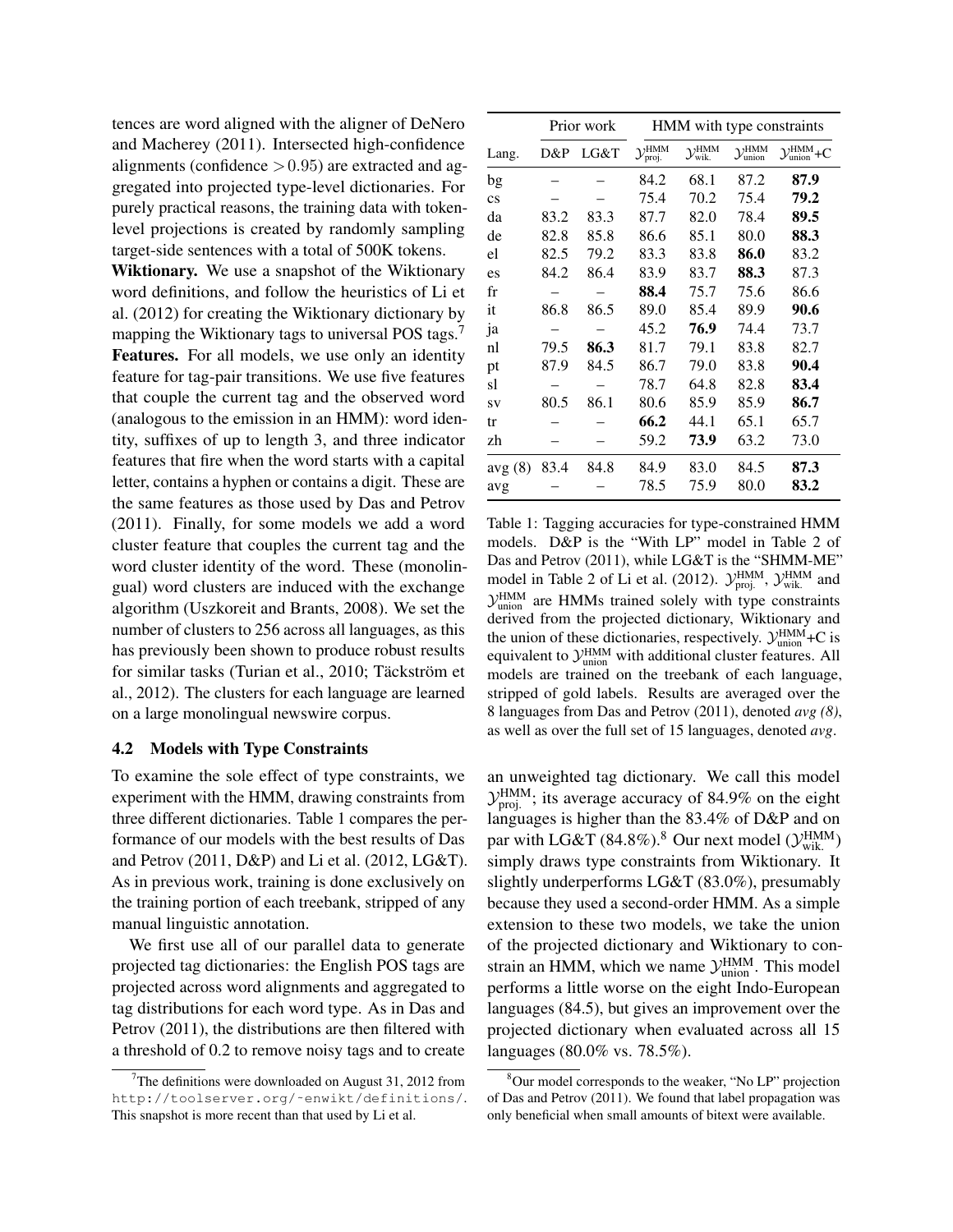|                        |                                                | Token constraints                                           |      | HMM with coupled constraints                             |                                                         |                                                          | CRF with coupled constraints                                   |                                                         |                                                          |
|------------------------|------------------------------------------------|-------------------------------------------------------------|------|----------------------------------------------------------|---------------------------------------------------------|----------------------------------------------------------|----------------------------------------------------------------|---------------------------------------------------------|----------------------------------------------------------|
| Lang.                  | $\mathcal{Y}_{\text{union}}^{\text{HMM}}$ +C+L | $\tilde{y}^{\text{HMM}}$ +C+L $\tilde{y}^{\text{CRF}}$ +C+L |      | $\widehat{\mathcal{Y}}^{\text{HMM}}_{\text{proj.}}$ +C+L | $\widehat{\mathcal{Y}}^{\text{HMM}}_{\text{wik.}}$ +C+L | $\widehat{\mathcal{Y}}^{\text{HMM}}_{\text{union}}$ +C+L | $\widehat{\mathcal{Y}}^{\text{CRF}}_{\text{proj.}}\text{+C+L}$ | $\widehat{\mathcal{Y}}_{\text{wik.}}^{\text{CRF}}$ +C+L | $\widehat{\mathcal{Y}}_{\text{union}}^{\text{CRF}}$ +C+L |
| bg                     | 87.7                                           | 77.9                                                        | 84.1 | 84.5                                                     | 83.9                                                    | 86.7                                                     | 86.0                                                           | 87.8                                                    | 85.4                                                     |
| $\mathbf{c}\mathbf{s}$ | 78.3                                           | 65.4                                                        | 74.9 | 74.8                                                     | 81.1                                                    | 76.9                                                     | 74.7                                                           | $80.3**$                                                | 75.0                                                     |
| da                     | 87.3                                           | 80.9                                                        | 85.1 | 87.2                                                     | 85.6                                                    | 88.1                                                     | 85.5                                                           | 88.2*                                                   | 86.0                                                     |
| de                     | 87.7                                           | 81.4                                                        | 83.3 | 85.0                                                     | 89.3                                                    | 86.7                                                     | 84.4                                                           | $90.5***$                                               | 85.5                                                     |
| el                     | 85.9                                           | 81.1                                                        | 77.8 | 80.1                                                     | 87.0                                                    | 83.9                                                     | 79.6                                                           | 89.5**                                                  | 79.7                                                     |
| es                     | $89.1**$                                       | 84.1                                                        | 85.5 | 83.7                                                     | 85.9                                                    | 88.0                                                     | 85.7                                                           | 87.1                                                    | 86.0                                                     |
| $_{\rm fr}$            | 88.4**                                         | 83.5                                                        | 84.7 | 85.9                                                     | 86.4                                                    | 87.4                                                     | 84.9                                                           | 87.2                                                    | 85.6                                                     |
| it                     | 89.6                                           | 85.2                                                        | 88.5 | 88.7                                                     | 87.6                                                    | 89.8                                                     | 88.3                                                           | 89.3                                                    | 89.4                                                     |
| ja                     | 72.8                                           | 47.6                                                        | 54.2 | 43.2                                                     | 76.1                                                    | 70.5                                                     | 44.9                                                           | 81.0**                                                  | 68.0                                                     |
| nl                     | 83.1                                           | 78.4                                                        | 82.4 | 82.3                                                     | 84.2                                                    | 83.2                                                     | 83.1                                                           | 85.9**                                                  | 83.2                                                     |
| pt                     | 89.1                                           | 84.7                                                        | 87.0 | 86.6                                                     | 88.7                                                    | 88.0                                                     | 87.9                                                           | 91.0**                                                  | 88.3                                                     |
| sl                     | 82.4                                           | 69.8                                                        | 78.2 | 78.5                                                     | 81.8                                                    | 80.1                                                     | 79.7                                                           | 82.3                                                    | 80.0                                                     |
| SV                     | 86.1                                           | 80.1                                                        | 84.2 | 82.3                                                     | 87.9                                                    | 86.9                                                     | 84.4                                                           | 88.9**                                                  | 85.5                                                     |
| tr                     | 62.4                                           | 58.1                                                        | 64.5 | 64.6                                                     | 61.8                                                    | 64.8                                                     | 65.0                                                           | 64.1**                                                  | 65.2                                                     |
| zh                     | 72.6                                           | 52.7                                                        | 39.5 | 56.0                                                     | 74.1                                                    | 73.3                                                     | 59.7                                                           | 74.4**                                                  | 73.4                                                     |
| avg(8)                 | 87.2                                           | 82.0                                                        | 84.2 | 84.5                                                     | 87.0                                                    | 86.8                                                     | 84.9                                                           | 88.8                                                    | 85.4                                                     |
| avg                    | 82.8                                           | 74.1                                                        | 76.9 | 77.6                                                     | 82.8                                                    | 82.3                                                     | 78.2                                                           | 84.5                                                    | 81.1                                                     |

Table 2: Tagging accuracies for models with token constraints and coupled token and type constraints. All models use cluster features  $(\dots + C)$  and are trained on large training sets each containing 500k tokens with (partial) token-level projections (...+L). The best type-constrained model, trained on the larger datasets,  $\mathcal{Y}_{union}^{HMM}$ +C+L, is included for comparison. The remaining columns correspond to HMM and CRF models trained *only* with token constraints  $(\tilde{y} \dots)$ and with coupled token and type constraints  $(\hat{y}, \cdot)$ . The latter are trained using the projected dictionary ( $\cdot_{\text{proj.}}$ ), Wiktionary (·wik.) and the union of these dictionaries (·union), respectively. The search spaces of the models trained with coupled constraints  $(\mathcal{Y}, \ldots)$  are each pruned with the respective tag dictionary used to derive the coupled constraints. The observed difference between  $\hat{\mathcal{Y}}_{\text{wik}}^{\text{CRF}}$  +C+L and  $\mathcal{Y}_{\text{union}}^{\text{HMM}}$ +C+L is statistically significant at  $p < 0.01$  (\*\*) and  $p < 0.015$ (\*) according to a paired bootstrap test (Efron and Tibshirani, 1993). Significance was not assessed for *avg* or *avg (8)*.

We next add monolingual cluster features to the model with the union dictionary. This model,  $\mathcal{Y}_{\text{union}}^{\text{HMM}}$ +C, significantly outperforms all other typeconstrained models, demonstrating the utility of word-cluster features.<sup>9</sup> For further exploration, we train the same model on the datasets containing 500K tokens sampled from the target side of the parallel data ( $\mathcal{Y}_{\text{union}}^{\text{HMM}}$ +C+L); this is done to explore the effects of large data during training. We find that training on these datasets result in an average accuracy of 87.2% which is comparable to the 87.3% reported for  $\mathcal{Y}_{\text{union}}^{\text{HMM}}$  +C in Table 1. This shows that the different source domain and amount of training data does not influence the performance of the HMM significantly.

Finally, we train CRF models where we treat type constraints as a partially observed lattice and use the full unpruned lattice for computing the partition function (§3.2). Due to space considerations, the results of these experiments are not shown in table 1. We observe similar trends in these results, but on average, accuracies are much lower compared to the typeconstrained HMM models; the CRF model with the union dictionary along with cluster features achieves an average accuracy of 79.3% when trained on same data. This result is not unsurprising. First, the CRF's search space is fully unconstrained. Second, the dictionary only provides a weak set of observation constraints, which do not provide sufficient information to successfully train a discriminative model. However, as we will observe next, coupling the dictionary constraints with token-level information solves this problem.

#### 4.3 Models with Token and Type Constraints

We now proceed to add token-level information, focusing in particular on coupled token and type

 $9$ These are monolingual clusters. Bilingual clusters as introduced in Täckström et al. (2012) might bring additional benefits.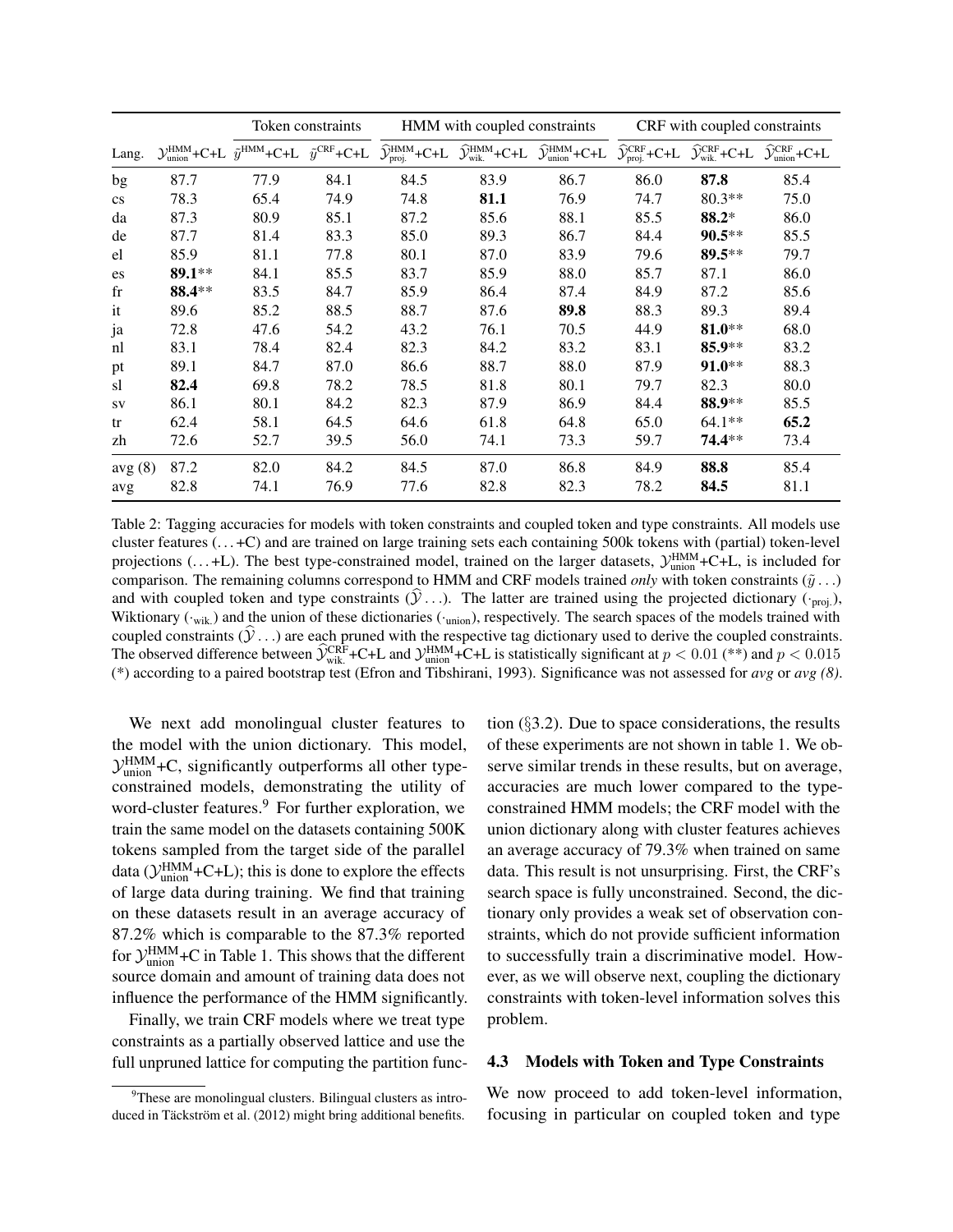constraints. Since it is not possible to generate projected token constraints for our monolingual treebanks, we train all models in this subsection on the 500K-tokens datasets sampled from the bitext. As a baseline, we first train HMM and CRF models that use *only* projected token constraints  $(\tilde{y}^{\text{HMM}} + \text{C+L} \text{ and } \tilde{y}^{\text{CRF}} + \text{C+L})$ . As shown in Table 2, these models underperform the best type-level model  $(\mathcal{Y}_{union}^{HMM}+C+L),^{10}$  which confirms that projected token constraints are not reliable on their own. This is in line with similar projection models previously examined by Das and Petrov (2011).

We then study models with coupled token and type constraints. These models use the same three dictionaries as used in §4.2, but additionally couple the derived type constraints with projected token constraints; see the caption of Table 2 for a list of these models. Note that since we only allow projected tags that are licensed by the dictionary (Step 3 of the transfer, §2.3), the actual token constraints used in these models vary with the different dictionaries.

From Table 2, we see that coupled constraints are superior to token constraints, when used both with the HMM and the CRF. However, for the HMM, coupled constraints do not provide any benefit over type constraints alone, in particular when the projected dictionary or the union dictionary is used to derive the coupled constraints  $(\hat{\mathcal{Y}}_{\text{proj}}^{\text{HMM}} + \text{C+L}$  and  $\hat{\mathcal{Y}}_{\text{union}}^{\text{HMM}} + \text{C+L}$ ). We hypothesize that this is because these dictionaries (in particular the former) have the same bias as the token-level tag projections, so that the dictionary is unable to correct the systematic errors in the projections (see  $\S2.1$ ). Since the token constraints are stronger than the type constraints in the coupled models, this bias may have a substantial impact. With the Wiktionary dictionary, the difference between the type-constrained and the coupled-constrained HMM is negligible:  $\mathcal{Y}_{\text{union}}^{\text{HMM}} + \text{C+L}$  and  $\widehat{\mathcal{Y}}_{\text{wik}}^{\text{HMM}} + \text{C+L}$  both average at an accuracy of 82.8%.

The CRF model, on the other hand, is able to take advantage of the complementary information in the coupled constraints, provided that the dictionary is able to filter out the systematic token-level errors. With a dictionary derived from Wiktionary and projected token-level constraints,  $\hat{y}_{\text{wik}}^{\text{CRF}}$ +C+L performs



Figure 4: Relative influence of token and type constraints on tagging accuracy in the  $\hat{\mathcal{Y}}_{\text{wik}}^{\text{CRF}}$  +C+L model. Word types are categorized according to a) their number of Wiktionary tags (0,1,2 or 3+ tags, with 0 representing no Wiktionary entry; top-axis) and b) the number of times they are tokenconstrained in the training set (divided into buckets of 0, 1-9, 10-99 and 100+ occurrences; x-axis). The boxes summarize the accuracy distributions across languages for each word type category as defined by a) and b). The horizontal line in each box marks the median accuracy, the top and bottom mark the first and third quantile, respectively, while the whiskers mark the minimum and maximum values of the accuracy distribution.

better than all the remaining models, with an average accuracy of 88.8% across the eight Indo-European languages available to D&P and LG&T. Averaged over all 15 languages, its accuracy is 84.5%.

#### 5 Further Analysis

In this section we provide a detailed analysis of the impact of token versus type constraints and we study the pruning and filtering mistakes resulting from incomplete Wiktionary entries in detail. This analysis is based on the training portion of each treebank.

#### 5.1 Influence of Token and Type Constraints

The empirical success of the model trained with coupled token and type constraints confirms that these constraints indeed provide complementary signals. Figure 4 provides a more detailed view of the relative benefits of each type of constraint. We observe several interesting trends.

First, word types that occur with more token constraints during training are generally tagged more accurately, regardless of whether these types occur

 $10$ To make the comparison fair vis-a-vis potential divergences in training domains, we compare to the best type-constrained model trained on the same 500K tokens training sets.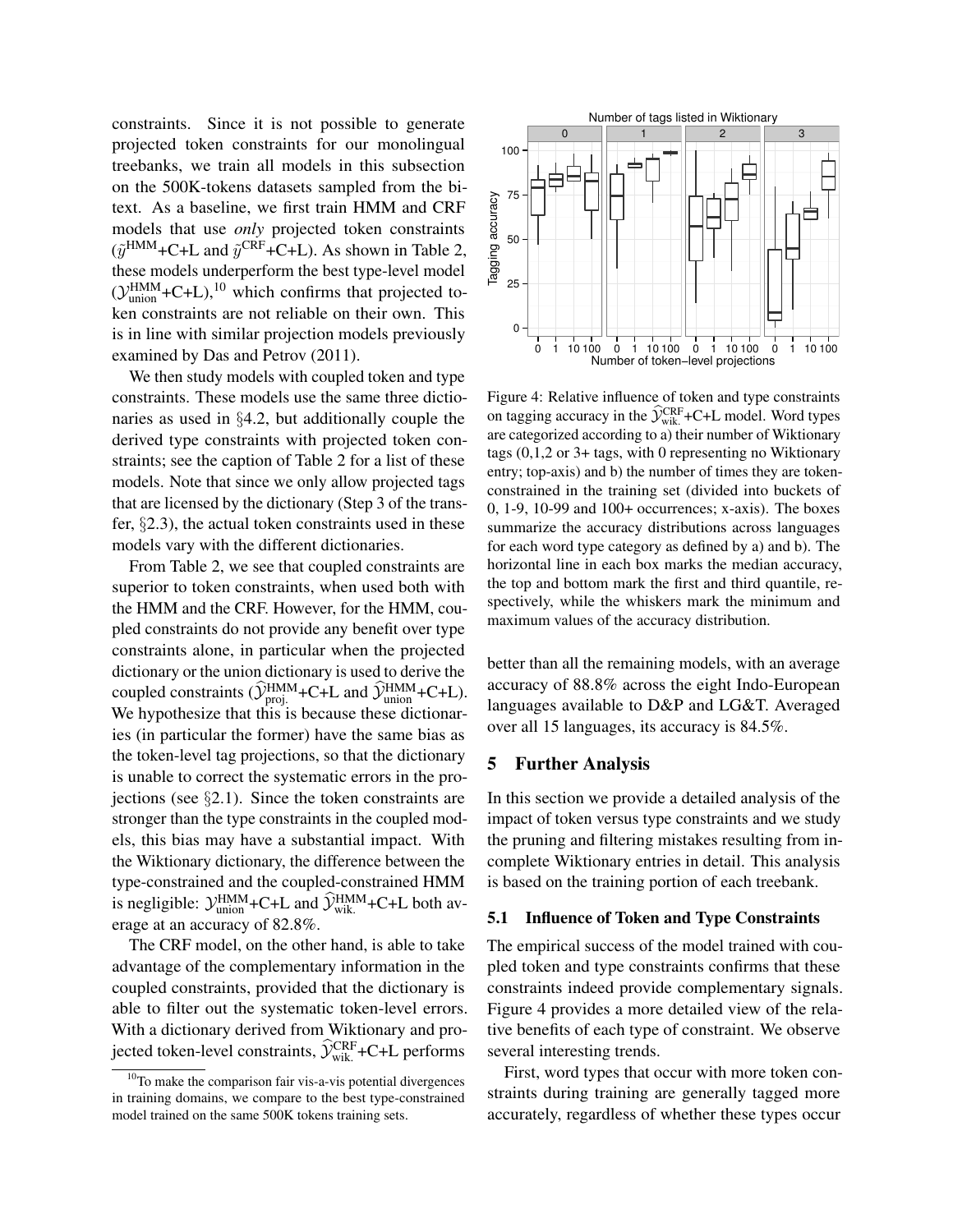

Figure 5: Average pruning accuracy (line) across languages (dots) as a function of the number of hypothetically corrected Wiktionary entries for the  $k$  most frequent word types. For example, position 100 on the x-axis corresponds to manually correcting the entries for the 100 most frequent types, while position 0 corresponds to experimental conditions.

in Wiktionary. The most common scenario is for a word type to have exactly one tag in Wiktionary and to occur with this projected tag over 100 times in the training set (facet 1, rightmost box). These common word types are typically tagged very accurately across all languages.

Second, the word types that are ambiguous according to Wiktionary (facets 2 and 3) are predominantly frequent ones. The accuracy is typically lower for these words compared to the unambiguous words. However, as the number of projected token constraints is increased from zero to 100+ observations, the ambiguous words are effectively disambiguated by the token constraints. This shows the advantage of intersecting token and type constraints.

Finally, projection generally helps for words that are not in Wiktionary, although the accuracy for these words never reach the accuracy of the words with only one tag in Wiktionary. Interestingly, words that occur with a projected tag constraint less than 100 times are tagged more accurately for types not in the dictionary compared to ambiguous word types with the same number of projected constraints. A possible explanation for this is that the ambiguous words are inherently more difficult to predict and that most of the words that are not in Wiktionary are less common words that tend to also be less ambiguous.



Figure 6: Prevalence of pruning mistakes per POS tag, when pruning the inference search space with Wiktionary.

#### 5.2 Wiktionary Pruning Mistakes

The error analysis by Li et al. (2012) showed that the tags licensed by Wiktionary are often valid. When using Wiktionary to prune the search space of our constrained models and to filter token-level projections, it is also important that correct tags are not mistakenly pruned because they are missing from Wiktionary. While the accuracy of filtering is more difficult to study, due to the lack of a gold standard tagging of the bitext, Figure 5 (position 0 on the xaxis) shows that search space pruning errors are not a major issue for most languages; on average the pruning accuracy is almost 95%. However, for some languages such as Chinese and Czech the correct tag is pruned from the search space for nearly 10% of all tokens. When using Wiktionary as a pruner, the upper bound on accuracy for these languages is therefore only around 90%. However, Figure 5 also shows that with some manual effort we might be able to remedy many of these errors. For example, by adding missing valid tags to the 250 most common word types in the worst language, the minimum pruning accuracy would rise above 95% from below 90%. If the same was to be done for all of the studied languages, the mean pruning accuracy would reach over 97%.

Figure 6 breaks down pruning errors resulting from incorrect or incomplete Wiktionary entries across the correct POS tags. From this we observe that, for many languages, the pruning errors are highly skewed towards specific tags. For example, for Czech over 80% of the pruning errors are caused by mistakenly pruned pronouns.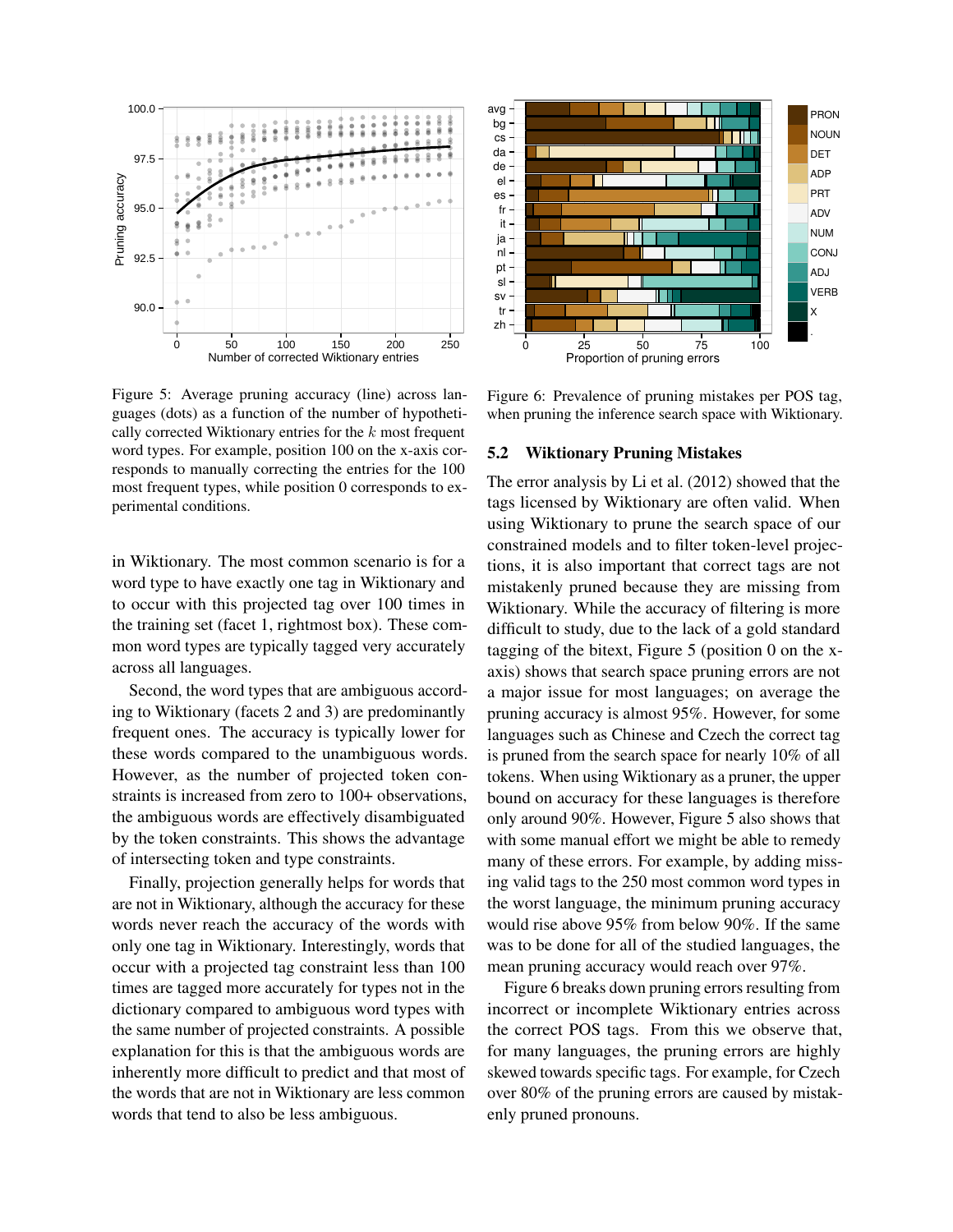# 6 Conclusions

We considered the problem of constructing multilingual POS taggers for resource-poor languages. To this end, we explored a number of different models that combine token constraints with type constraints from different sources. The best results were obtained with a partially observed CRF model that effectively integrates these complementary constraints. In an extensive empirical study, we showed that this approach substantially improves on the state of the art in this context. Our best model significantly outperformed the second-best model on 10 out of 15 evaluated languages, when trained on identical data sets, with an insignificant difference on 3 languages. Compared to the prior state of the art (Li et al., 2012), we observed a relative reduction in error by 25%, averaged over the eight languages common to our studies.

# Acknowledgments

We thank Alexander Rush for help with the hypergraph framework that was used to implement our models and Klaus Macherey for help with the bitext extraction. This work benefited from many discussions with Yoav Goldberg, Keith Hall, Kuzman Ganchev and Hao Zhang. We also thank the editor and the three anonymous reviewers for their valuable feedback. The first author is grateful for the financial support from the Swedish National Graduate School of Language Technology (GSLT).

#### References

- Anne Abeillé, Lionel Clément, and François Toussenel. 2003. Building a Treebank for French. In A. Abeillé, editor, *Treebanks: Building and Using Parsed Corpora*, chapter 10. Kluwer.
- Taylor Berg-Kirkpatrick, Alexandre Bouchard-Côté, John DeNero, and Dan Klein. 2010. Painless unsupervised learning with features. In *Proceedings of NAACL-HLT*.
- Sabine Buchholz and Erwin Marsi. 2006. CoNLL-X shared task on multilingual dependency parsing. In *Proceedings of CoNLL*.
- Stanley F Chen. 2003. Conditional and joint models for grapheme-to-phoneme conversion. In *Proceedings of Eurospeech*.
- Christos Christodoulopoulos, Sharon Goldwater, and Mark Steedman. 2010. Two decades of unsupervised POS induction: How far have we come? In *Proceedings of EMNLP*.
- Dipanjan Das and Slav Petrov. 2011. Unsupervised partof-speech tagging with bilingual graph-based projections. In *Proceedings of ACL-HLT*.
- Arthur P. Dempster, Nan M. Laird, and Donald B. Rubin. 1977. Maximum likelihood from incomplete data via the EM algorithm. *Journal of the Royal Statistical Society, Series B*, 39.
- John DeNero and Klaus Macherey. 2011. Model-based aligner combination using dual decomposition. In *Proceedings of ACL-HLT*.
- Brad Efron and Robert J. Tibshirani. 1993. *An Introduction to the Bootstrap*. Chapman & Hall, New York, NY, USA.
- Victoria Fossum and Steven Abney. 2005. Automatically inducing a part-of-speech tagger by projecting from multiple source languages across aligned corpora. In *Proceedings of IJCNLP*.
- Dan Garrette and Jason Baldridge. 2012. Type-supervised hidden markov models for part-of-speech tagging with incomplete tag dictionaries. In *Proceedings of EMNLP-CoNLL*.
- Yoav Goldberg, Meni Adler, and Michael Elhadad. 2008. EM can find pretty good HMM POS-taggers (when given a good start). In *Proceedings of ACL-HLT*.
- Philipp Koehn. 2005. Europarl: A parallel corpus for statistical machine translation. In *MT Summit*.
- John D. Lafferty, Andrew McCallum, and Fernando C. N. Pereira. 2001. Conditional random fields: Probabilistic models for segmenting and labeling sequence data. In *Proceedings of ICML*.
- Shen Li, João Graça, and Ben Taskar. 2012. Wiki-ly supervised part-of-speech tagging. In *Proceedings of EMNLP-CoNLL*.
- Dong C. Liu and Jorge Nocedal. 1989. On the limited memory BFGS method for large scale optimization. *Mathematical Programming*, 45.
- Mitchell P. Marcus, Mary Ann Marcinkiewicz, and Beatrice Santorini. 1993. Building a large annotated corpus of English: the Penn treebank. *Computational Linguistics*, 19(2).
- Tahira Naseem, Benjamin Snyder, Jacob Eisenstein, and Regina Barzilay. 2009. Multilingual part-of-speech tagging: Two unsupervised approaches. *JAIR*, 36.
- Joakim Nivre, Johan Hall, Sandra Kübler, Ryan McDonald, Jens Nilsson, Sebastian Riedel, and Deniz Yuret. 2007. The CoNLL 2007 shared task on dependency parsing. In *Proceedings of EMNLP-CoNLL*.
- Slav Petrov, Dipanjan Das, and Ryan McDonald. 2012. A universal part-of-speech tagset. In *Proceedings of LREC*.
- Sujith Ravi and Kevin Knight. 2009. Minimized models for unsupervised part-of-speech tagging. In *Proceedings of ACL-IJCNLP*.